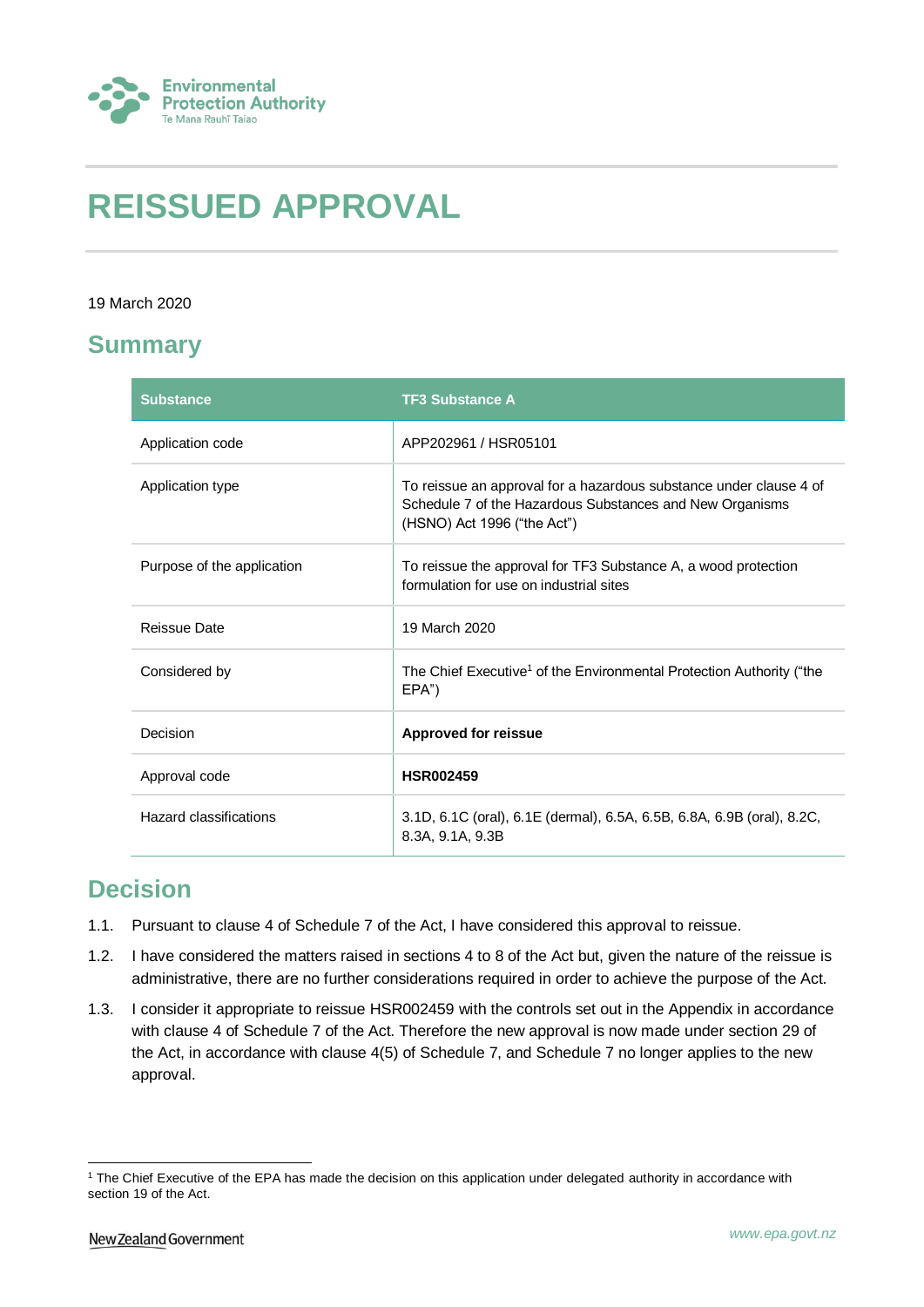1.4. The transitional provisions of the relevant EPA Notices apply to the reissued approval for the transitional period which begins on the date of reissue and ends on 31 March 2022.

**Wthority** ction

*Signed by:* **Date: 19 March 2020**

Dr Allan L Freeth

**Chief Executive, EPA**

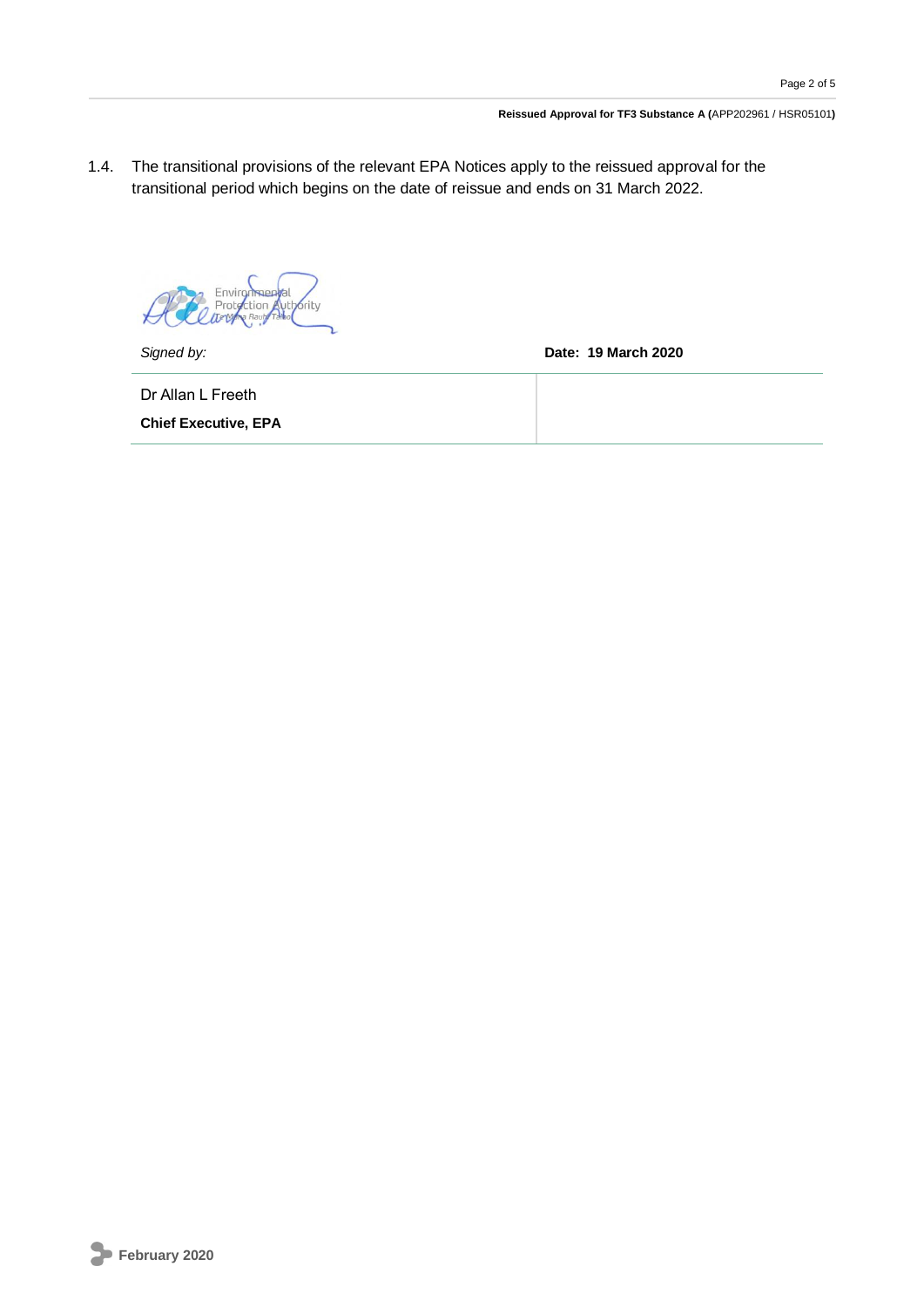**Reissued Approval for TF3 Substance A (**APP202961 / HSR05101**)**

## **Appendix: Controls applying to TF3 Substance A**

### **EPA Controls**

| <b>Control code</b> | <b>EPA Notice</b>                                                       | <b>Control description</b>                                   |
|---------------------|-------------------------------------------------------------------------|--------------------------------------------------------------|
| LAB                 | <b>EPA Labelling</b><br>Notice 2017                                     | Requirements for labelling of hazardous substances           |
| <b>PKG</b>          | <b>EPA Packaging</b><br>Notice 2017                                     | Requirements for packaging of hazardous substances           |
| <b>SDS</b>          | <b>EPA Safety Data</b><br>Sheet Notice 2017                             | Requirements for safety data sheets for hazardous substances |
| <b>DIS</b>          | <b>EPA Disposal</b><br>Notice 2017                                      | Requirements for disposal of hazardous substances            |
| $HPC-1$             | <b>EPA Hazardous</b><br><b>Property Controls</b><br>Notice 2017 Part 1  | <b>Hazardous Property Controls preliminary provisions</b>    |
| $HPC-2$             | <b>EPA Hazardous</b><br><b>Property Controls</b><br>Notice 2017 Part 2  | Certain substances restricted to workplaces only             |
| $HPC-3$             | <b>EPA Hazardous</b><br><b>Property Controls</b><br>Notice 2017 Part 3  | Hazardous substances in a place other than a workplace       |
| HPC-4A              | <b>EPA Hazardous</b><br><b>Property Controls</b><br>Notice 2017 Part 4A | Site and storage controls for class 9 substances             |
| $HPC-4B$            | <b>EPA Hazardous</b><br><b>Property Controls</b><br>Notice 2017 Part 4B | Use of class 9 substances                                    |

### **HSNO Additional Controls and Modifications to Controls**

| <b>Control code</b>                      | <b>HSNO Act</b> | <b>Control</b>                                                                                                                                                                   |
|------------------------------------------|-----------------|----------------------------------------------------------------------------------------------------------------------------------------------------------------------------------|
| Use restriction.                         | Section 77A     | This substance shall only be used as an agent in the preservation<br>treatment of timber at industrial sites.                                                                    |
| Environmental<br>exposure limit<br>(EEL) | Section 77B     | The EEL water values for the components of this substance are:<br>benzalkonium chloride 1.3 µg/L<br>$\bullet$<br>iodocarb 0.1 µg/L<br>٠<br>propiconazole 0.015 µg/L<br>$\bullet$ |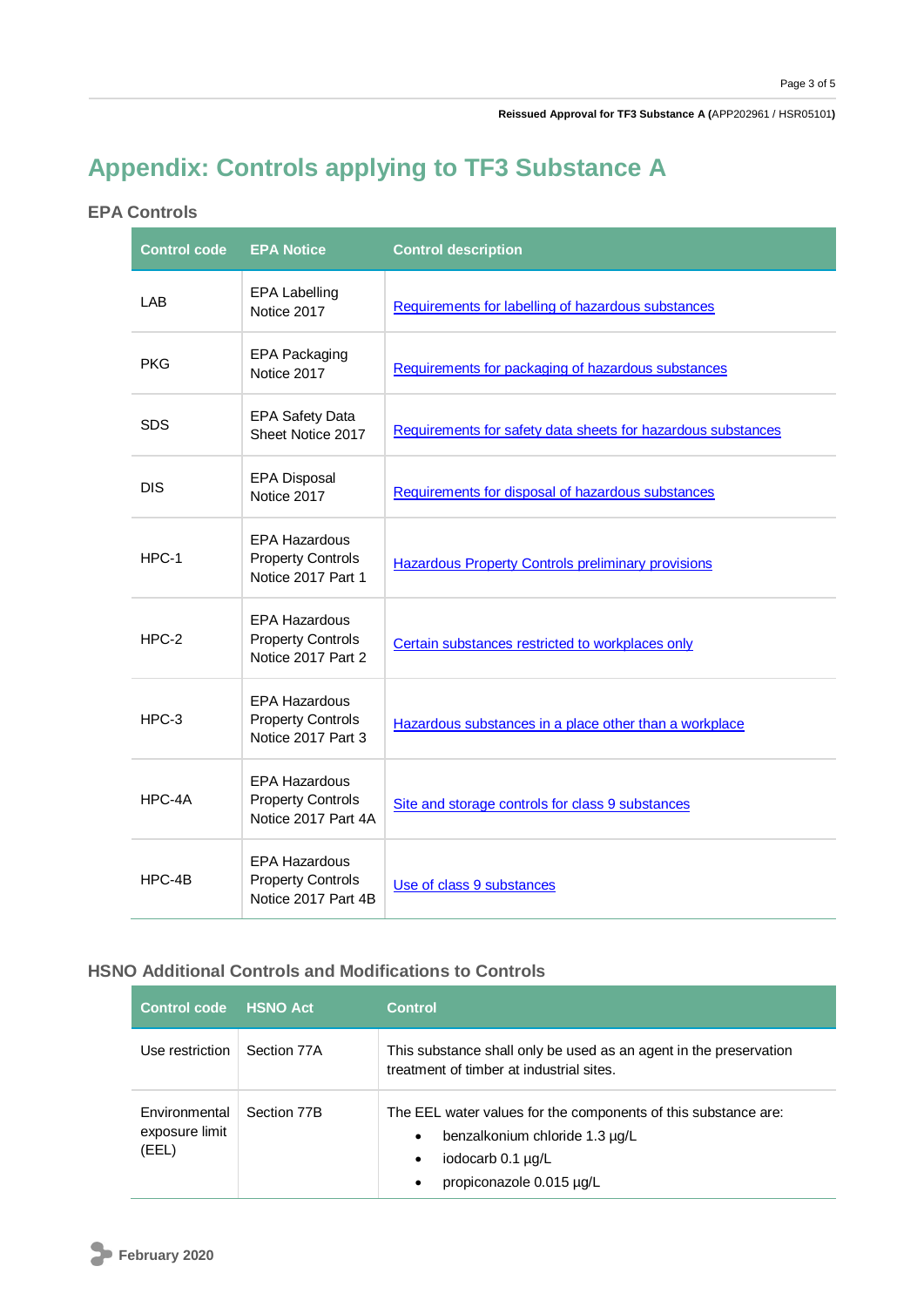### **HSW (HS) Requirements**

Note: these requirements are not set for the substance under this approval but apply in their own right under the Health and Safety at Work (Hazardous Substances) legislation according to the classification of the substance. They are listed here for information purposes only.

| Code            | <b>Regulation</b>               | <b>Description</b>                                                                                             |
|-----------------|---------------------------------|----------------------------------------------------------------------------------------------------------------|
| <b>HSW2-1</b>   | Reg 2.1-2.4                     | Workplace labelling of hazardous substance containers                                                          |
| <b>HSW2-2</b>   | Reg 2.5-2.10                    | Signage                                                                                                        |
| <b>HSW2-3</b>   | Reg 2.11                        | Safety data sheets                                                                                             |
| <b>HSW2-4</b>   | Reg 2.12-2.14                   | Packaging                                                                                                      |
| <b>HSW3-1</b>   | <b>Reg 3.1</b>                  | <b>Inventory</b>                                                                                               |
| <b>HSW3-2</b>   | Reg 3.2-3.3                     | Managing risks associated with hazardous substances                                                            |
| <b>HSW4-2</b>   | Reg 4.5-4.6                     | Information, instruction, training and supervision                                                             |
| <b>HSW5-1</b>   | Reg 5.2-5.5                     | <b>Fire extinguishers</b>                                                                                      |
| <b>HSW5-2</b>   | Reg 5.6-5.13                    | Emergency response plans                                                                                       |
| <b>HSW8-2</b>   | Reg 8.3-8.4                     | Requirements for public transportation of class 1 to 5 substances                                              |
| <b>HSW10-3</b>  | Reg 10.5                        | Requirement to segregate class 2, 3, and 4 substances                                                          |
| <b>HSW10-5</b>  | Reg 10.8-10.20                  | Requirements to prevent unintended ignition of class 2.1.1, 2.1.2 and 3.1<br>substances                        |
| <b>HSW10-12</b> | Reg 10.30-10.33                 | Secondary containment for class 3 and 4 pooling substances                                                     |
| <b>HSW11-1</b>  | Part 11                         | Controls relating to adverse effects of unintended ignition of class 2 and<br>3.1 substances                   |
| <b>HSW13-1</b>  | Reg 13.3-13.4                   | Records of application for class 6 substances                                                                  |
| <b>HSW13-2</b>  | Reg 13.7                        | Duty of PCBU who directs work using class 6, 8.1, 8.2, or 8.3 substances<br>to ensure equipment is appropriate |
| <b>HSW13-3</b>  | Reg 13.8                        | Duty of PCBU who directs work using class 6 and 8 substances to ensure<br>personal protective equipment used   |
| <b>HSW13-5</b>  | Reg 13.10                       | Substances not requiring a certified handler to be secured                                                     |
| <b>HSW13-7</b>  | Reg 13.14-13.16                 | Transportation of certain class 6 and 8 substances                                                             |
| <b>HSW13-8</b>  | Reg 13.17                       | Prohibition on use of substance in excess of tolerable exposure limit                                          |
| <b>HSW13-9</b>  | Reg 13.18                       | Duty of PCBU to ensure prescribed exposure standards for class 6<br>substances not exceeded                    |
| <b>HSW13-13</b> | Reg 13.26-13.29,<br>13.35-13.37 | Storage and segregation of certain class 6 or 8 substances                                                     |
| <b>HSW13-14</b> | Reg 13.30-13.33                 | Secondary containment requirements for class 6 and 8 pooling<br>substances                                     |